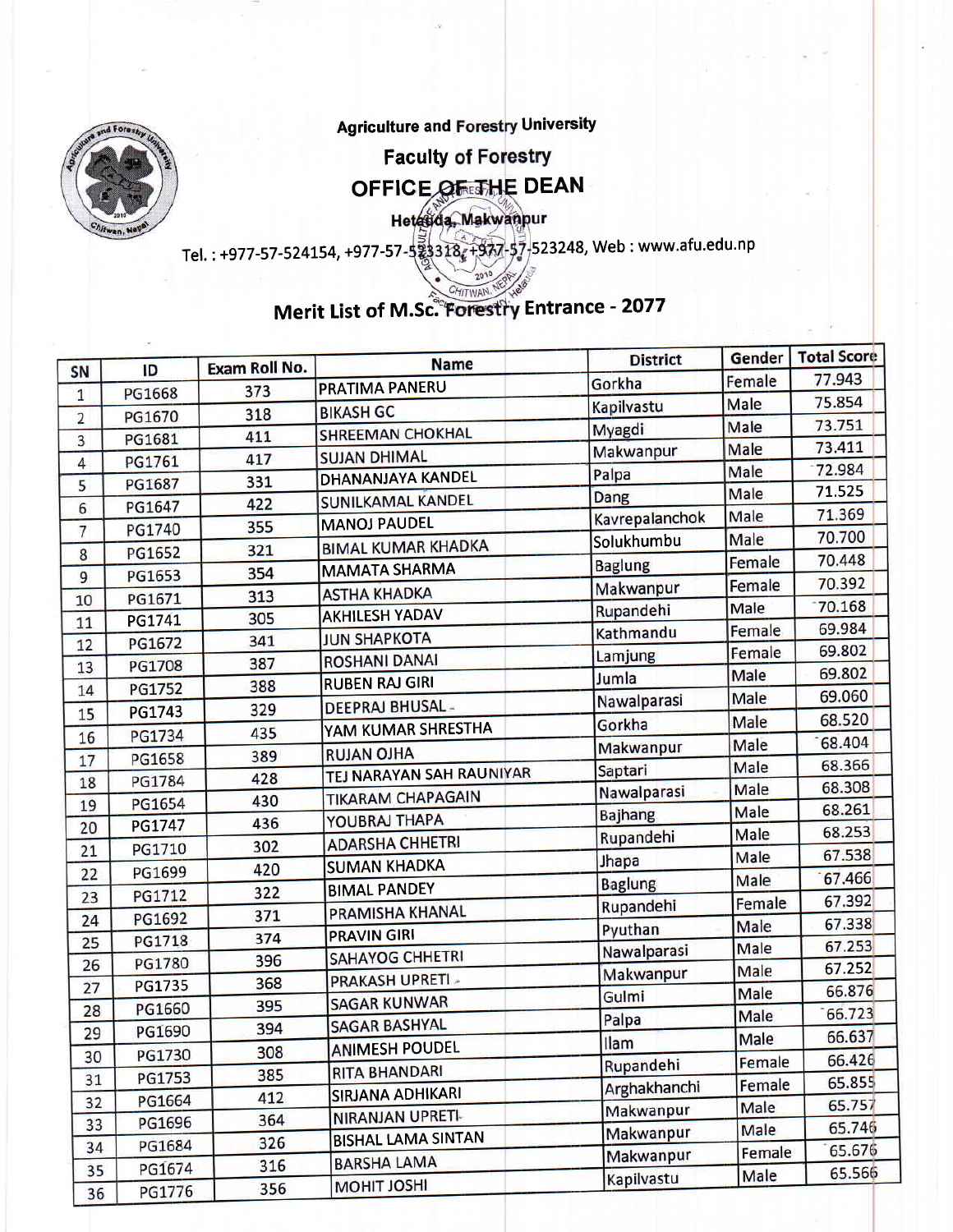

#### **Faculty of Forestry** OFFICE OF THE DEAN

Hetauda, Makwanpur

Tel. : +977-57-524154, +977-57-52318, +977-57-523248, Web : www.afu.edu.np

### Merit List of M.Sc. Forestry Entrance - 2077

TWAN NEP

 $\mathbf{r}$  . The same of  $\mathbf{r}$ 

|    |               |                      | <b>Name</b>                | <b>District</b> | Gender | Total Score |
|----|---------------|----------------------|----------------------------|-----------------|--------|-------------|
| SN | ID            | Exam Roll No.<br>365 | <b>NIRMAL THAPA</b>        | Rupandehi       | Male   | 65.526      |
| 37 | PG1762        |                      | YADAV PRASAD SAPKOTA       | Syangja         | Male   | $-65.509$   |
| 38 | PG1766        | 434                  | SANJAY KUMAR CHAUDHARY     | Bara            | Male   | 65.481      |
| 39 | PG1736        | 403                  | <b>SARASWATI NEPALI</b>    | Chitwan         | Female | 65.168      |
| 40 | PG1675        | 408                  | <b>RAMA GYAWALI</b>        | Gulmi           | Female | 64.880      |
| 41 | PG1746        | 380                  |                            | Sankhuwasabha   | Male   | 64.857      |
| 42 | PG1726        | 348                  | KHADGA BAHADUR TAMANG      | Sunsari         | Male   | 64.854      |
| 43 | PG1648        | 306                  | <b>AMIT CHAUDHARY</b>      | Makwanpur       | Male   | 64.504      |
| 44 | PG1702        | 391                  | <b>RUPAK KUMAR BLON</b>    | Jumla           | Male   | 64.406      |
| 45 | PG1707        | 336                  | <b>GAGAN BAHADUR BUDHA</b> | Chitwan         | Female | 64.226      |
| 46 | PG1782        | 350                  | <b>LAXMI PAUDEL</b>        | Gulmi           | Female | 63.751      |
| 47 | PG1714        | 301                  | <b>AASTHA THAPA</b>        | <b>Banke</b>    | Male   | 63.700      |
| 48 | PG1651        | 397                  | <b>SAMEER PUN</b>          |                 | Female | 63.623      |
| 49 | PG1655        | 377                  | RAKSHANDA SEDHAIN          | Chitwan         | Male   | $-63.230$   |
| 50 | PG1686        | 314                  | <b>BADRI VINOD DAHAL</b>   | Udayapur        | Male   | 62.409      |
| 51 | PG1669        | 384                  | <b>RIPESH KHAREL</b>       | Morang          | Male   | 62.191      |
| 52 | PG1666        | 372                  | PRASHANT ROKKA             | Sarlahi         | Female | 62.112      |
| 53 | PG1716        | 310                  | <b>ANJILA LAMICHHANE</b>   | Gorkha          | Male   | 61.846      |
| 54 | PG1732        | 340                  | <b>JEEWAN SINGH</b>        | <b>Bajhang</b>  | Male   | 61.716      |
| 55 | PG1719        | 328                  | <b>CHUMAN THAKUR</b>       | Parsa           | Male   | $-61.181$   |
| 56 | PG1749        | 358                  | <b>MOTIRAM PAUDEL</b>      | <b>Bara</b>     | Female | 60.898      |
| 57 | PG1683        | 427                  | <b>SUSMITA TIMALSENA</b>   | Sindhupalchok   |        | 60.635      |
| 58 | PG1756        | 378                  | RAKSHYA LAMICHHANE         | Chitwan         | Female | 60.615      |
| 59 | PG1739        | 362                  | <b>NAVANEET MISHRA</b>     | Rautahat        | Male   | 60.529      |
| 60 | PG1661        | 421                  | <b>SUMANA CHHETRI</b>      | Chitwan         | Female | 60.476      |
| 61 | PG1721        | 323                  | <b>BINITA LUITEL</b>       | Makwanpur       | Female | $-60.448$   |
| 62 | PG1688        | 425                  | <b>SUSAN DAHAL</b>         | Makwanpur       | Male   | 60.223      |
| 63 | PG1698        | 381                  | <b>RAMESH BHANDARI</b>     | Kailali         | Male   | 60.167      |
| 64 | <b>PG1744</b> | 390                  | <b>RUPAK KHATRI</b>        | Bhaktapur       | Male   | 59.944      |
| 65 | PG1742        | 404                  | <b>SANJAYA THAPA</b>       | Kavrepalanchok  | Male   |             |
| 66 | <b>PG1777</b> | 363                  | NIMESH POKHREL             | Sunsari         | Male   | 59.929      |
|    | PG1745        | 367                  | OM KANT BHATTARAI          | Dang            | Male   | 59.876      |
| 67 |               | 315                  | <b>BANDANA SUBEDI</b>      | Kaski           | Female | 59.829      |
| 68 | PG1715        | 402                  | <b>SANGITA BASHYAL</b>     | Palpa           | Female | 59.386      |
| 69 | PG1697        | 401                  | <b>SANDHYA SHRESTHA</b>    | Gulmi           | Female | 59.374      |
| 70 | PG1662        | 359                  | <b>NABIN PANDEY</b>        | Kapilvastu      | Male   | 59.243      |
| 71 | PG1769        |                      | SHISHU RAJ JHA             | Mahottari       | Male   | 59.196      |
| 72 | PG1760        | 409                  |                            |                 |        |             |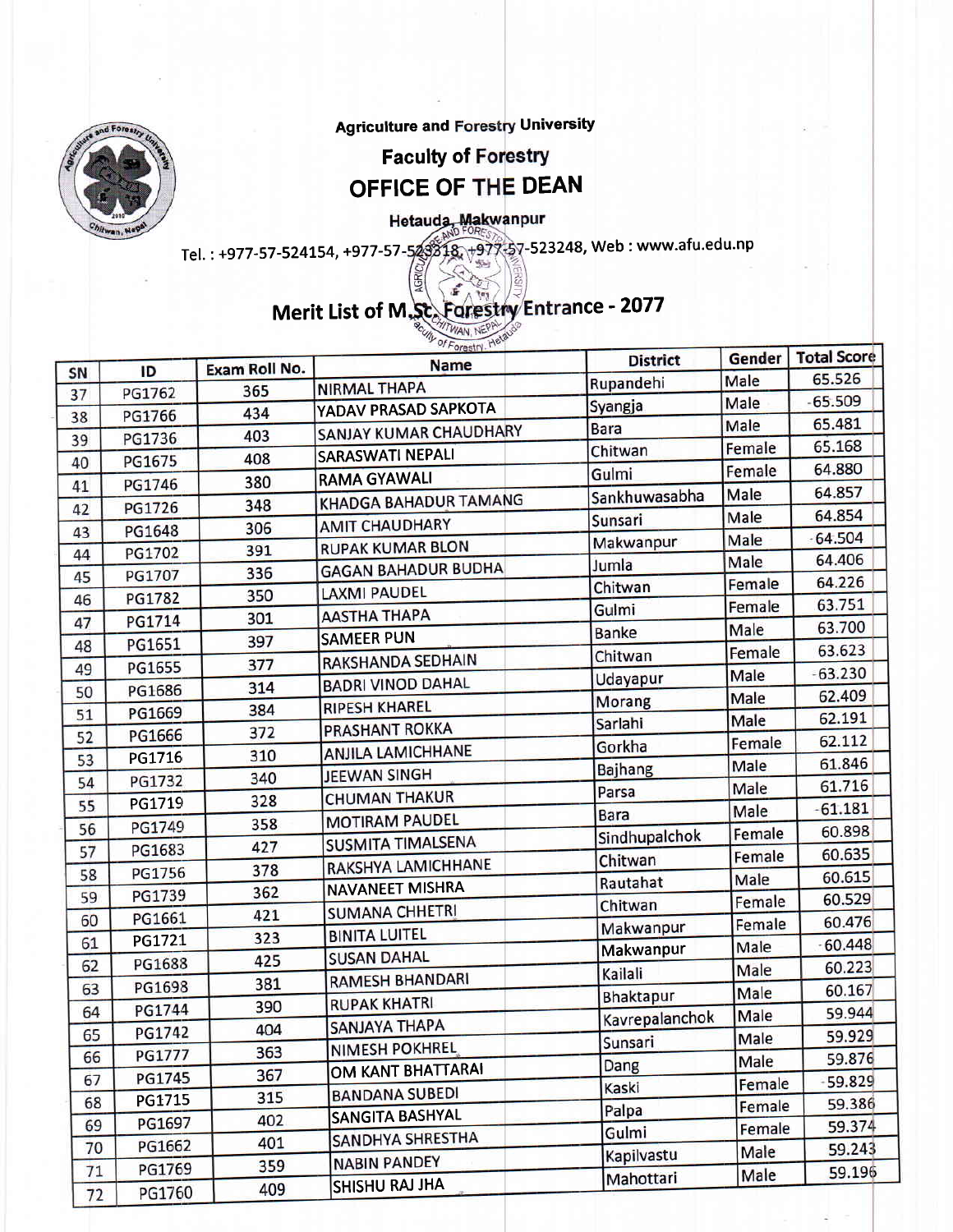**Faculty of Forestry** OFFICE OF THE DEAN

Hetauda, Makwanpur

Tel.: +977-57-524154, +977-57-57-53318, +977-57-523248, Web: www.afu.edu.np

# Merit List of M.Sc. Forestry Entrance - 2077

Culty of Forest

| SN  | ID            | Exam Roll No. | <b>Name</b>                 | <b>District</b>    |             | Gender   Total Score |
|-----|---------------|---------------|-----------------------------|--------------------|-------------|----------------------|
| 73  | PG1678        | 376           | <b>RADHIKA OJHA</b>         | Chitwan            | Female      | 58.525               |
| 74  | PG1677        | 324           | <b>BIPIN BHATTARAI</b>      | Rupandehi          | <b>Male</b> | 58.049               |
| 75  | PG1691        | 352           | <b>MADAN POUDEL</b>         | Kaski              | Male        | 58.049               |
| 76  | PG1771        | 330           | <b>DEVENDRA DHAKAL</b>      | Gorkha             | <b>Male</b> | 58.031               |
| 77  | PG1679        | 418           | <b>SUJATA BHATTARAI</b>     | Chitwan            | Female      | 57.776               |
| 78  | PG1758        | 382           | <b>RAMESH DULAL »</b>       | Sindhupalchok      | Male        | 57.730               |
| 79  | PG1659        | 343           | KALPANA UPADHAYAYA          | <b>Bajhang</b>     | Female      | 57.723               |
| 80  | PG1754        | 399           | <b>SANDESH GHIMIRE</b>      | Rupandehi          | Male        | 57.712               |
| 81  | PG1705        | 431           | <b>UJJAWAL YADAV</b>        | <b>Bara</b>        | Male        | 57.515               |
| 82  | PG1649        | 307           | <b>ANIL KUMAR MAHATO</b>    | Sarlahi            | Male        | 57.467               |
| 83  | PG1774        | 369           | <b>PRAMILA PAUDEL</b>       | Rupandehi          | Female      | 57.448               |
| 84  | PG1750        | 406           | <b>SANTOSH SHRESTHA</b>     | Gorkha             | Male        | 57.145               |
| 85  | PG1693        | 303           | <b>AJA RAWAL</b>            | Humla              | Male        | 57.076               |
| 86  | <b>PG1738</b> | 337           | <b>GOMA OLI</b>             | <b>Dang</b>        | Female      | 56.863               |
| 87  | PG1751        | 379           | <b>RAM DHYAN KUMAR SHAH</b> | Rautahat           | Male        | 56.460               |
| 88  | PG1773        | 433           | <b>VIWASH KALOUNI</b>       | Kanchanpur         | Male        | 56.458               |
| 89  | PG1731        | 309           | <b>ANISHA BIDARI</b>        | Makwanpur          | Female      | 56.426               |
| 90  | PG1720        | 400           | SANDHAYA KHANAL             | Tanahun            | Female      | 56.383               |
| 91  | PG1685        | 333           | <b>DINESH RAMDAM</b>        | <b>Nawalparasi</b> | Male        | 56.226               |
| 92  | PG1786        | 375           | <b>PUJAN CHALISE</b>        | Chitwan            | Male        | 56.129               |
| 93  | PG1676        | 383           | <b>RAMESH THAKUR</b>        | Mahottari          | Male        | 55.832               |
| 94  | PG1695        | 407           | <b>SANTOSHI PANDEY</b>      | Rupandehi          | Female      | 55.814               |
| 95  | PG1725        | 416           | <b>SUDHA GHIMIRE</b>        | Tanahun            | Female      | 55.795               |
| 96  | PG1775        | 345           | KAMAL BUDHA »               | Kailali            | Male        | 55.791               |
| 97  | PG1645        | 357           | <b>MONA JHA</b>             | Saptari            | Female      | 55.676               |
| 98  | PG1783        | 414           | <b>SUDARSHAN SHRESTHA</b>   | Chitwan            | Male        | 55.246               |
| 99  | PG1757        | 344           | <b>KAMAL ADHIKARI</b>       | Surkhet            | Male        | 55.166               |
| 100 | PG1650        | 398           | <b>SAMIKSHA BANJARA</b>     | Makwanpur          | Female      | 55.145               |
| 101 | PG1765        | 334           | <b>DIVYA SHRESTHA</b>       | <b>Tanahun</b>     | Male        | 54.997               |
| 102 | PG1657        | 419           | <b>SUMAN ADHIKARI</b>       | Chitwan            | Male        | 54.920               |
| 103 | PG1727        | 432           | UMA SHANKAR PRASAD JAYSWAL  | Bara               | Male        | 54.878               |
| 104 | PG1781        | 366           | NITYA SHRESTHA              | <b>Dhading</b>     | Female      | 54.820               |
| 105 | PG1700        | 327           | <b>CHIRANJEEVI KHANAL</b>   | Dang               | Male        | 54.681               |
| 106 | PG1711        | 386           | <b>ROHIT ADHIKARI</b>       | Jumla              | Male        | 54.655               |
| 107 | PG1722        | 413           | <b>SMRITI GNAWALI</b>       | Gulmi              | Female      | 54.575               |
| 108 | PG1703        | 410           | SHOVA LAMSAL >              | Tanahun            | Female      | 53.911               |